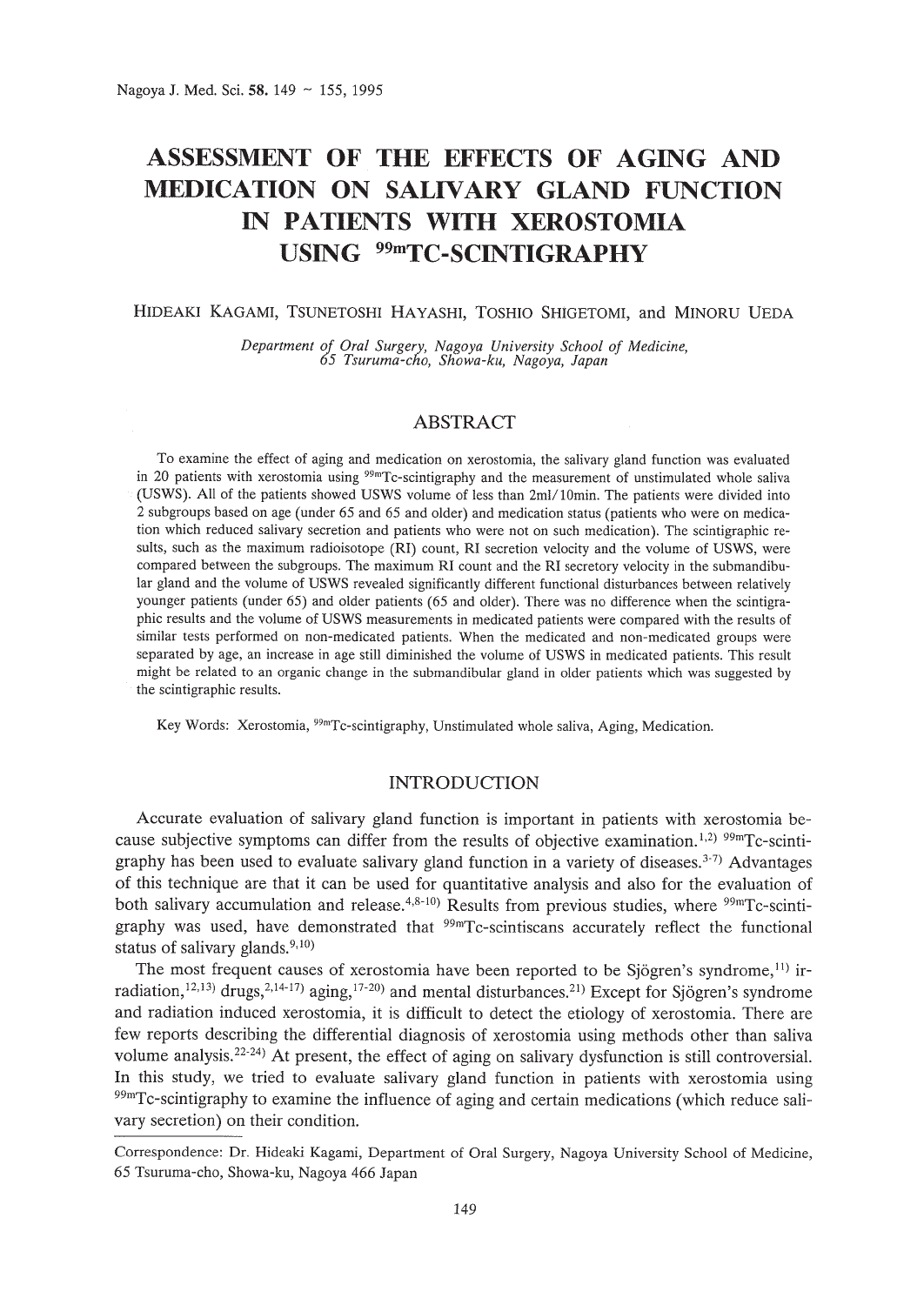# MATERIALS AND METHODS

## Populations

Twenty patients (13 women and 7 men) with complaints of dryness of the mouth and USWS volume under  $2ml/10min$  (flow rate  $0.2ml/min$ ) were investigated. Individuals who had a history of irradiation in the head and neck region were excluded from this study. After a detailed history was taken, all patients completed a course of blood analysis, USWS collection and 99mTc-scintigraphy. Sixteen patients who showed salivary gland dysfunction in scintigraphy underwent lip biopsy and sialography. As a result of these tests, no patients in this study were found to be suffering from Sjogren's syndrome.

The mean age of the group was 61 years (ranging from 16 to 81 years). Sixty percent of the subjects ( $n=12$ ) were affected by systemic diseases such as digestive diseases ( $n=6$ ) and circulatory disease  $(n=5)$  (Table 1). Sixty-five percent of the subjects  $(n=13)$  received general medication and 50% of the patients  $(n=10)$  received medication which reduced their salivary secretions; for example; anti-ulcerative drugs, vasodilators and tranquilizers, which were reported by Sreebny and Schwarts. 15)

The patients were divided into subgroups based on age (under 65 and 65 and older) and medication status (patients on medication which reduced salivary secretion and patients who were not). The "under 65" group consisted of 12 patients, 6 of whom were on medication which reduced salivary secretion. The "65 and older" group consisted of 8 patients, 4 of whom were on medication which reduced salivary secretion. There were 10 patients in the medicated group (with an average age of 60) and 10 in the non-medicated group (with an average age of 63). Salivary gland function between the subgroups was compared using the following procedures.

# Saliva collection procedure

USWS was collected for 10 minutes (between 1 and 3 PM) at least 1 hour following a meal.

| Systemic disease type                | No. of subjects |
|--------------------------------------|-----------------|
| Digestive disease                    | 6               |
| Circulatory disease                  | 5               |
| Bone and joint disorder              | $\overline{c}$  |
| Respiratory disease                  | 2               |
| Ophthalmic disease                   |                 |
| Endocrine disease                    |                 |
| Intracranial vascular disorder       | 1               |
| Systemic medications                 | No. of subjects |
| Antiulcerative drugs and digestives* | 6               |
| Antihypertensive agent*              | 4               |
| Analgesics                           |                 |
| Respiratory drugs                    |                 |
| Tranquilizer*                        |                 |
| Others                               | 3               |
|                                      |                 |

Table 1. Systemic diseases and medications of experimental subjects. There is repetition between each category in this table.

\*Medicines which reduce salivary secretion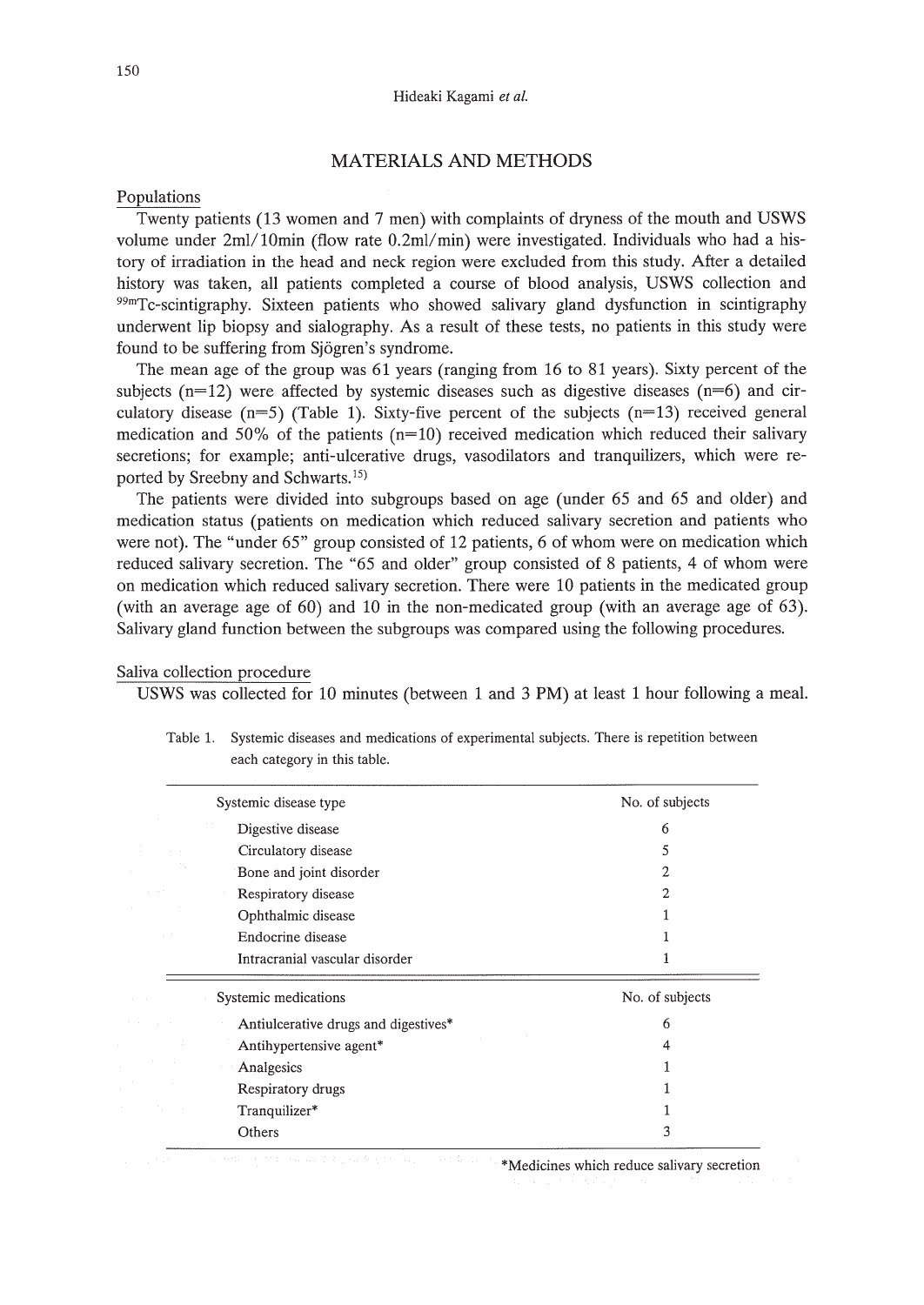All subjects avoided stimulation and remained seated in a chair. First they were instructed to swallow all saliva contained inside their mouths. Subsequently, subjects avoided swallowing during the collection process and expectorated their saliva into a sampling tube.

# 99mTc-Scintigraphic examination

 $99m$ Tc-scintigraphy was performed as described previously.<sup>4,9)</sup> Patients were placed in a supine position after the intravenous injection of 5 mCi  $(1.85\times10^{8}$  Bq) of <sup>99m</sup>Tc-pertechnetate. A camera immediately began recording data which was fed to an on-line computer. Twenty minutes following the injection, lemon juice was placed on the dorsal surface of the tongue for salivary stimulation, and additional scanning was performed. Time-activity curves were constructed on the basis of RI counts. The scintigrams evaluated a given salivary gland's ability to accumulate the RI and release it in response to a stressor (lemon).

## Accumulation and secretion velocity analysis

The maximum accumulation of isotope in each gland was calculated as the difference between maximum level of RI indicated as "c" and the background level (Fig. 1). The RI uptake of the temporal region, which has been regarded as blood RI radioactivity, was determined as the background. If the RI accumulation continued until the time of lemon stress (20 min), the RI level was thought to be equal to "c". The RI levels prior to and following the lemon stress (a and b, respectively) were determined at times Ta and Tb according to the method of Ishikawa.<sup>8)</sup> The **RI** secretion velocity in response to the lemon stress was determined from the slope of the graph (a-b/Tb-Ta).



#### Fig. 1. 99mTc-scintigraphy time activity curve.

a=RI count at the time of lemon stress, b=lowest RI count after lemon stress, c=maximum RI count, Ta=time of lemon stress, Tmax=time of maximum RI count, Tb=time of lowest RI count, RI= radioisotope.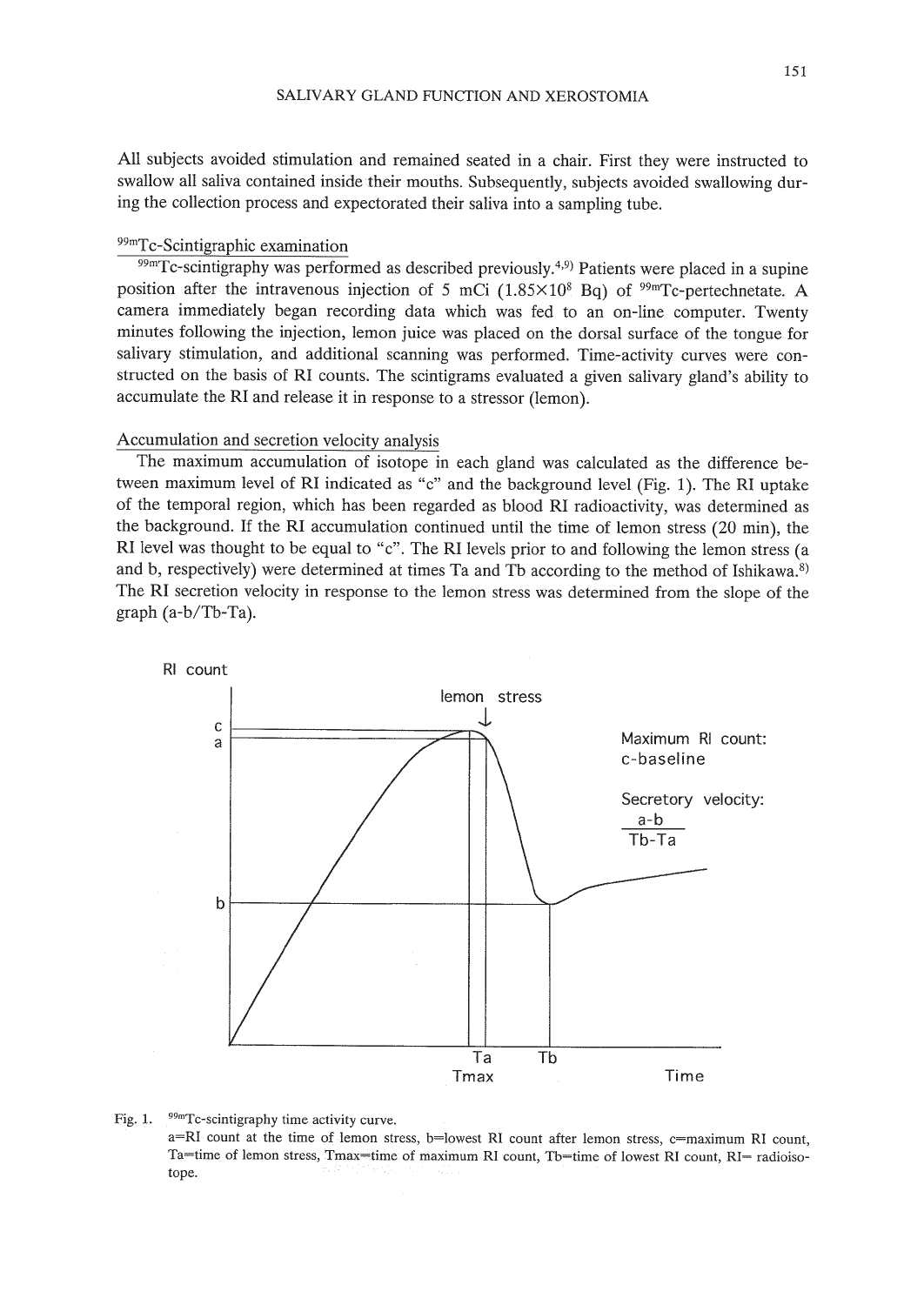Statistical method

The statistical method used in this study was the Mann-Whitney test.

# RESULTS

Unstimulated whole saliva

The mean volume of the patients' USWS was  $0.44 \pm 0.34$  ml in 10 min (flow rate 0.044  $\pm 0.034$  ml/min). Furthermore, with regard to the USWS volume collected in 10 min, 89% of the patients had less than 1 ml (flow rate  $0.1$  ml/min), representing severe xerostomia. The volumes of USWS were compared between the "under 65" group and the "65 and older" group (Table 2). The mean USWS volume in the "65 and older" group  $(0.29 \pm 0.29 \text{ ml in } 10 \text{ min})$  was significantly smaller than that of the "under 65" group  $(0.60 \pm 0.31 \text{ ml in } 10 \text{ min})$  (p < 0.05). As for medicated status, there was no significant difference between the medicated and non-medicated subgroups (Table 3).

When the effects of medication and aging were considered simultaneously, the volume of USWS still showed a reduction in the medicated "65 and older" patients  $(0.26 \text{ ml/min})$  when compared with the USWS levels of medicated "under  $65$ " patients  $(0.64 \text{ ml/min})$ .

| Age               | Percentage<br>of medicated<br>patients | <b>SMG</b>               |                       | PG                  |                       |                           |
|-------------------|----------------------------------------|--------------------------|-----------------------|---------------------|-----------------------|---------------------------|
|                   |                                        | Maximum<br>RI count      | Secretion<br>velocity | Maximum<br>RI count | Secretion<br>velocity | <b>USWS</b><br>(ml/10min) |
| 65 ><br>$(n=12)$  | 50%                                    | $2243 \pm 860$           | $1189 \pm 525 -$      | $1993 \pm 674$      | $1958 \pm 1078$       | $0.60 \pm 0.31$           |
| 65,65<<br>$(n=8)$ | 50%                                    | $\ast$<br>$1263 \pm 725$ | l ak<br>$611 \pm 252$ | $2519 \pm 969$      | $1624 \pm 731$        | $0.29 \pm 0.29$ –         |

Table 2. Salivary gland function with different age groups SMG: submandiblar gland, PG: parotid gland, USWS: unstimulated whole saliva volume during 10 min

 $(\text{mean} \pm S.D.)$  \*p < 0.05

Table 3. Salivary gland function with or without medication SMG: submandibular gland, PO: parotid gland, USWS: unstimulated whole saliva volume during 10 min

| Medication                               | Average<br>age | <b>SMG</b>          |                                                   | PG                             |                       |                           |
|------------------------------------------|----------------|---------------------|---------------------------------------------------|--------------------------------|-----------------------|---------------------------|
|                                          |                | Maximum<br>RI count | Secretion<br>velocity                             | Maximum<br>RI count            | Secretion<br>velocity | <b>USWS</b><br>(ml/10min) |
| <b>Not</b><br>medicated<br>$(n=10)$      | 60             | $1854 \pm 710$      | $980 \pm 639$                                     | $2212 \pm 751$                 | $1863 \pm 866$        | $0.44 \pm 0.38$           |
| Medicated<br>$(n=10)$                    | 63             | $1847 \pm 463$      | $1006 \pm 810$                                    | $2195 \pm 910$                 | $1755 + 955$          | $0.45 \pm 0.33$           |
| and the company of the<br>$\alpha = 100$ |                |                     | and the second term of the second control and the | and the control of the control | and the control of    | $(\text{mean} \pm S.D.)$  |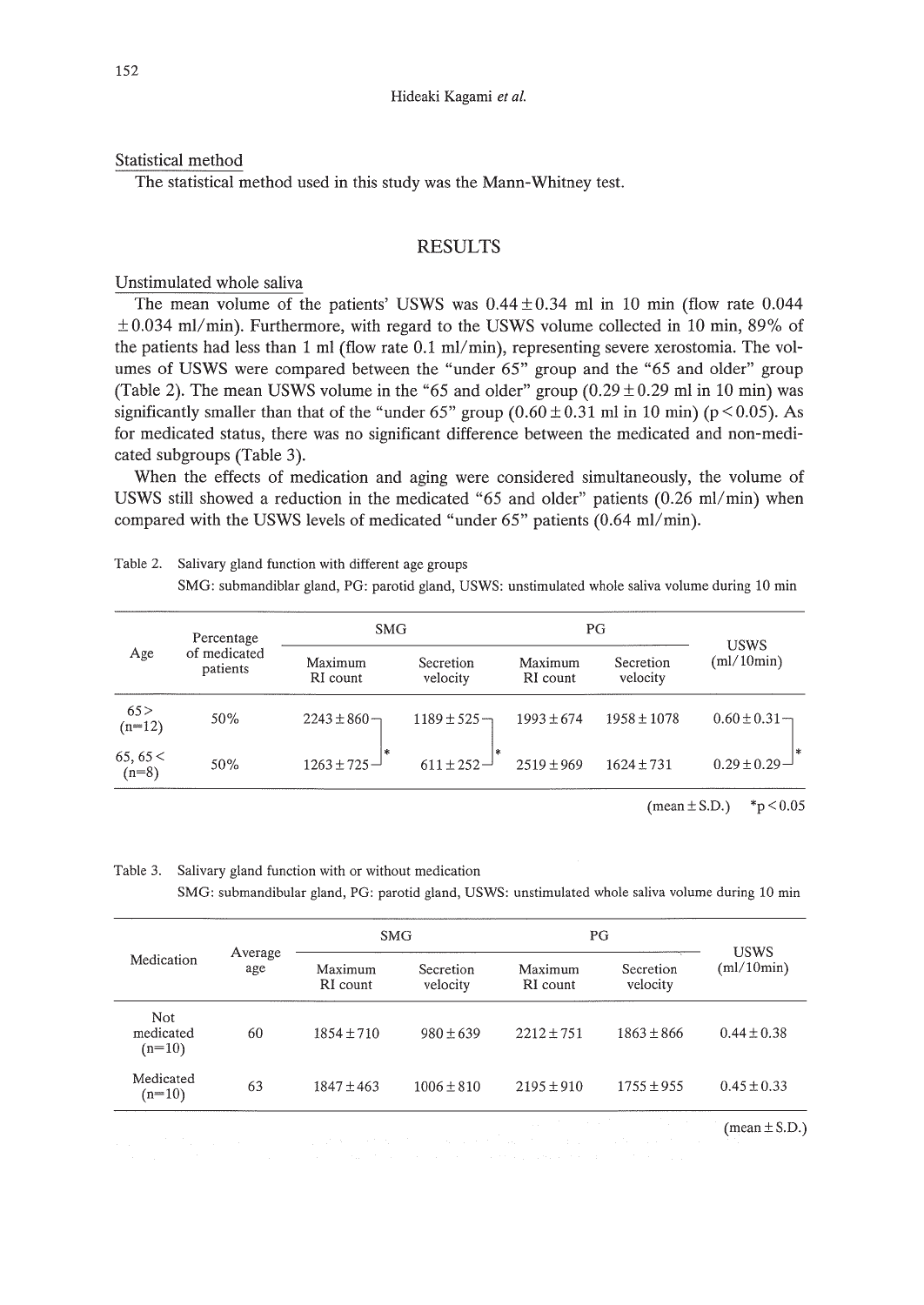| and the con- | Not medicated         |            |                 | Medicated                 |            |      |                           |
|--------------|-----------------------|------------|-----------------|---------------------------|------------|------|---------------------------|
|              |                       | <b>SMG</b> | PG              | <b>USWS</b><br>(ml/10min) | <b>SMG</b> | PG   | <b>USWS</b><br>(ml/10min) |
| 65 >         | Maximum<br>RI count   | 2264       | 2274            |                           | 2221       | 1712 | $0.64 -$<br>$(n=6)$       |
|              | Secretion<br>velocity | 1085       | $2280 -$        | 0.57<br>$(n=6)$           | 1292       | 1637 |                           |
| 65,65 <      | Maximum<br>RI count   | 1239       | 2119            | 0.31<br>$(n=4)$           | 1287       | 2919 | $0.26^{-1*}$<br>(n=4)     |
|              | Secretion<br>velocity | 642        | ∣∗k<br>$1237 -$ |                           | 579        | 2011 |                           |

Table 4. Salivary gland function with different age group and with or without medication. SMG: submandiblar gland, PG: parotid gland, USWS: unstimulated whole saliva volume during 10 min

99mTc-scintiscan analysis: Accumulation and secretion velocity analysis

Mean values of maximum RI count based on the estimations of the difference between "c" and background levels were determined for the submandibular gland and parotid glands. The maximum RI count was significantly different between the "under 65" patients and the "65 and older" patients only in the case of the submandibular gland ( $p < 0.05$ ) (Table 2). The mean secretory velocity of the saliva, in response to the lemon stress (the slope of the graph), was determined for both the parotid and the submandibular glands. A significant difference existed in the mean secretory velocities of the submandibular gland between the "under 65" patients and the "65 and older" patients ( $p < 0.05$ ), while the difference in the mean secretory velocities of the parotid gland was not significant. As for medication status, no apparent reduction was observed in maximum RI count and secretion velocity between the patients who were taking saliva reducing medication and non-medicated patients (Table 3).

When both age and medication status were considered, maximum RI count and secretion velocity in the submandibular gland showed a tendency to be lower in "65 and older" patients without reference to their medication status (Table 4). However, the differences were not statistically significant in the groups we studied.

# DISCUSSION

It is difficult to detect the etiology of xerostomia except for Sjogren's syndrome and radiation-induced xerostomia. Common causes of xerostomia, (other than Sjogren's syndrome and radiation-induced xerostomia), have been thought to be systemic disease, medication and aging, because most older patients suffer from systemic disease and also because the population of the medicated patients apparently increases with advancing age. Recent investigations have shown that the secretory capacity of salivary glands was maintained in healthy older individuals,  $20,21,22$ ) and that age itself is not considered the primary factor causing xerostomia in this populationbased study. It has been reported that the reduction of saliva accompanying advancing age might reflect an increase in systemic disease and associated saliva reducing medications.<sup>20,21)</sup>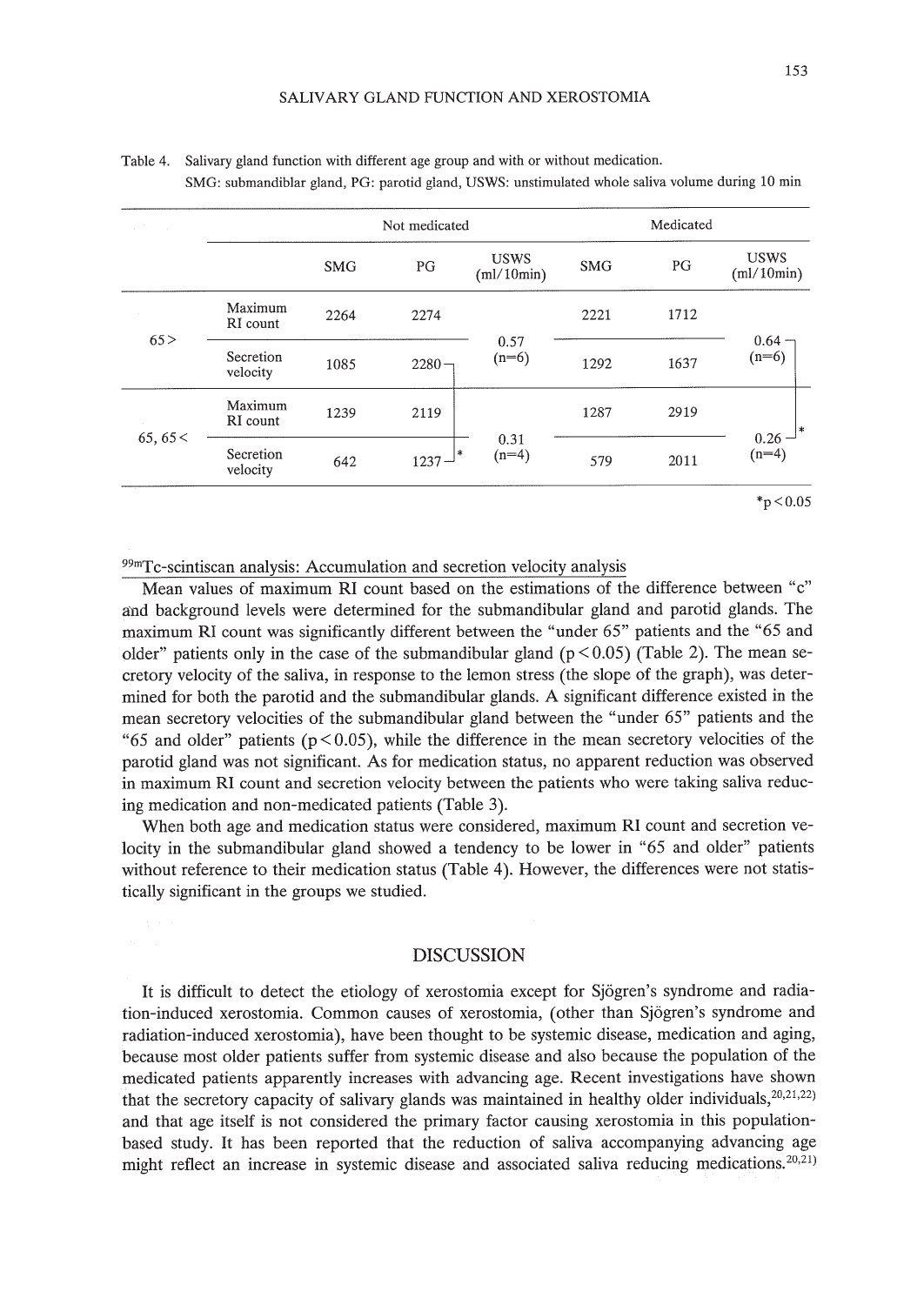However, some authors insist that aging might reduce the salivary flow in extremely old individuals (over 81 years old).<sup>17)</sup> Thus, the effects of aging and medication are still ambiguous.

Our previous investigation on this topic presented on interesting result.<sup>25)</sup> From USWS volume analysis, the effect of medication was different in the "under 65" group when compared to the "65 and older" group. In the former group, systemic medication did not affect salivary secretion. On the other hand, in the latter group, the medicated patients apparently showed a reduction in USWS volume.

From scintigraphic analysis, it is clear that medication could not affect salivary gland function by itself. It is natural that the drugs could not affect the gland morphologically, and only induce hyposalivation functionally. In another words, the effect of medication on the salivary glands is considered reversible.

On the other hand, aging may induce an organic change in the glands. In this study, aging was shown to impair the uptake and release of RI in the submandibular gland. This finding was consistent with a previous histological study that salivary glands exhibit a decreased number of acini with concomitant increases of fatty tissue in older patients. 26) As indicated in Table 4, the effects of aging on salivary gland function was not detectable when medication status was adjusted. A possible explanation for this fact is that the number of subjects in this study might be too small to evaluate any difference statistically.

Furthermore, in older patients, it has been reported that renal excretion and liver function decreased.<sup>27)</sup> This phenomenon should affect the pharmacokinetics and make the effects of medication more severe in elderly patients. In our study, medication seems to easily affect salivary secretion in the elderly due to a decline of renal and liver functions and degenerative change of the gland. On the other hand, in the "under 65" patients, the effect of medication might be slight because of the normal renal and liver functions and less histological change of the gland. Therefore, the medicated "65 and older" patients in this study, should have, and infact did have, the most largest reduction in USWS volume.

This scintigraphic study proved the existence and contents of salivary gland functional disturbances. Many factors may be related to the etiology of xerostomia. <sup>99m</sup>Tc-scintigraphy provides a useful method for evaluating salivary gland function, in addition to other procedures such as sialography and the collection of USWS.

#### REFERENCES

- 1) Fox, P.c., Busch, K.A. and Baum, B.J.: Subjective reports of xerostomia and objective measures of salivary gland performance. JADA, 115, 581-584 (1987).
- 2) Närhi, T.O.: Prevalence of subjective feelings of dry mouth in the elderly. J. Dent. Res., 73, 20–25 (1994).
- 3) Parret, J. and Peyrin, J.O.: Radioisotopic investigations in salivary pathology. Clin. Nucl. Med., 4, 250-261 (1979).
- 4) Yoshimura, Y, Morishita, T. and Sugihara, T.: Salivary gland function after sialolithiasis: scintigraphic examination of submandibular glands with <sup>99m</sup>Tc-pertechnetate. J. Oral. Maxillofc. Surg., 47, 704-710 (1989).
- 5) Higashi, T., Shindo, J., Everhart, F.R., Mori, Y., Kasai, H., Kogure, S. and Wakao, H.: Technetium-99m pertechnetate and Gallium-67 imaging in salivary gland disease. Clin. Nucl. Med., 14, 504-514 (1989).
- 6) Pilbrow, W.J., Brownless, M.A., Cawood, J.I., Dynes, A., Hughes, J.D. and Stockdale, H.R.: Salivary gland scintigraphy: a suitable substitute for salography? Brit. J. Radiol., 63, 190-196 (1990).
- 7) Diagnosis of salivary gland disorders, edited by Graamans, K. and Van Den Akker, H.P., pp. 69-88 (1991), Kluwer Academic Publishers, Dordrecht, The Netherlands.
- 8) Ishikawa, H.: Quantitative evaluation of salivary gland function by sequential salivary gland scintigraphy. J. Jpn. Stomatol. Soc., 30, 923-936 (1984).
- 9) Blue, PJ. and Jackson, J.H.: Stimulated salivary clearance of Technetium-99m pertechnetate. J. Nucl. Med., 26,308-311 (1985).